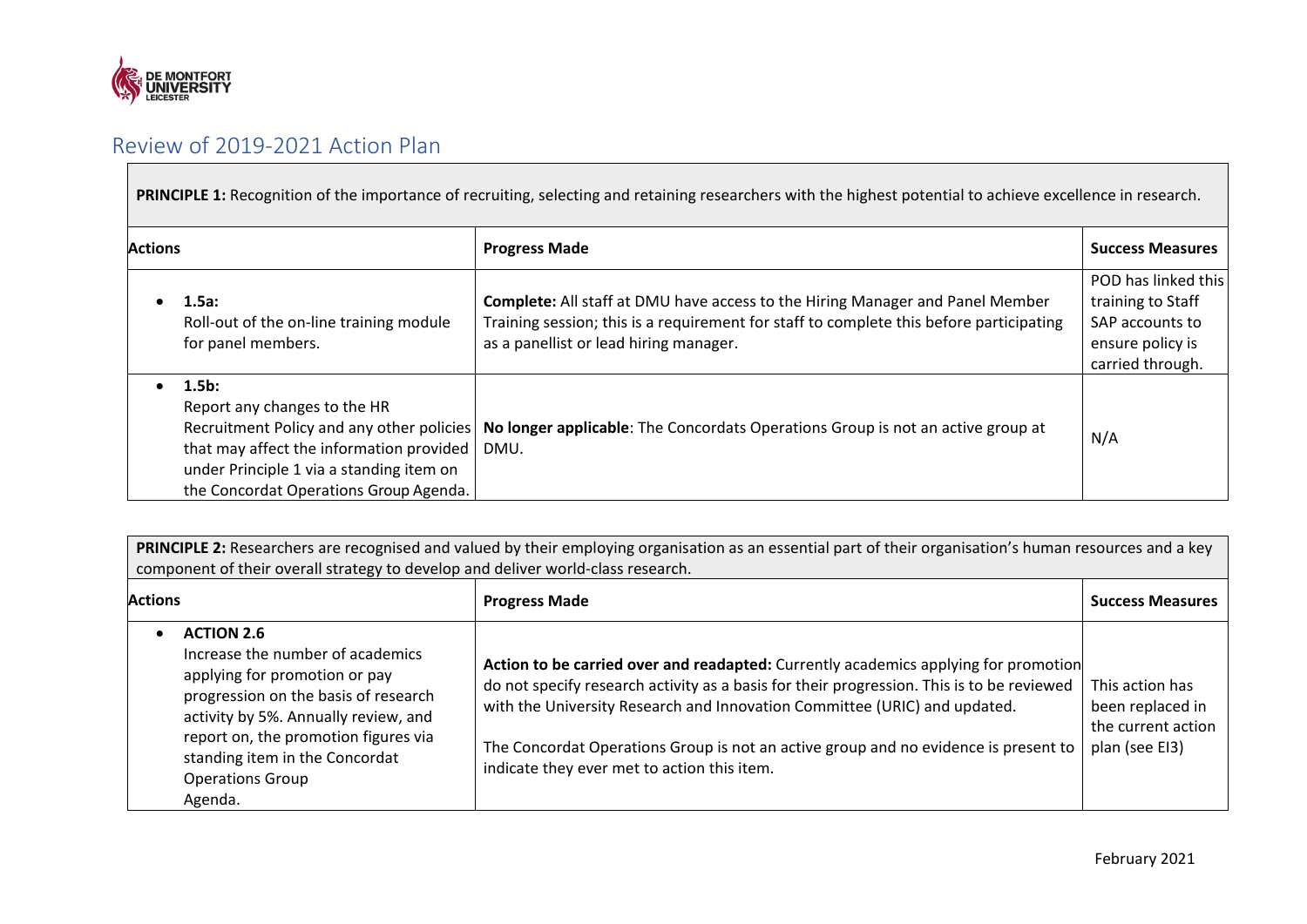

 $\mathcal{L}_{\text{max}}$ 

|                | PRINCIPLE 3: Researchers are equipped and supported to be adaptable and flexible in an increasingly diverse, mobile, global research environment. |                                                                                                                                                                                                                                                                                                                                                                                   |                                                                                                                                                                                            |  |
|----------------|---------------------------------------------------------------------------------------------------------------------------------------------------|-----------------------------------------------------------------------------------------------------------------------------------------------------------------------------------------------------------------------------------------------------------------------------------------------------------------------------------------------------------------------------------|--------------------------------------------------------------------------------------------------------------------------------------------------------------------------------------------|--|
| <b>Actions</b> |                                                                                                                                                   | <b>Progress Made</b>                                                                                                                                                                                                                                                                                                                                                              | <b>Success Measures</b>                                                                                                                                                                    |  |
| $\bullet$      | <b>Action 3.2a:</b><br>Extend career support provision to ECRs<br>and report via COG.                                                             | Complete: Career support to develop research career pathways was made available<br>for very early career researchers through the Researcher-in-Training time allocation<br>(320 hrs or 1 day/week) with access to a development programme, mentoring and a<br>small fund to be used for a research-related activity. Almost 100 participants have<br>availed of this opportunity. | Provision has been<br>made to very early<br>ECRs.                                                                                                                                          |  |
| $\bullet$      | Action 3.2b:<br>Map existing training (including online<br>provision and L&LS workshops) on to RDF<br>and signpost clearly to researchers.        | Complete: in January 2020, the RDT mapped all researcher development and<br>professional development training to the DMU framework for support which is linked<br>to the RDF. This programme is shared with staff and regularly communicated in a<br>weekly bulletin highlighting professional development events and activities.                                                 | Provision is<br>mapped and<br>managed by RDT.                                                                                                                                              |  |
| $\bullet$      | Action 3.3a:<br>Include POD general skills training in the<br>RDF mapping exercise (see above)                                                    | In progress: all researcher development and professional development for<br>researchers has been consolidated to the RDT and is managed by the RDT. POD<br>regularly updates its general skills training and as such this action will be regularly<br>reviewed and updated.                                                                                                       | POD provision to<br>be mapped and<br>linked to the above.                                                                                                                                  |  |
|                | Action 3.4:4<br>Monitor plans to develop 'Mentoring<br>College' in BAL and report as appropriate.                                                 | Complete: Mentoring support has been centralised and is now managed by POD via<br>the Mentoring Matching Platform which was launched in October 2020.                                                                                                                                                                                                                             | Mentoring is<br>managed by POD<br>and reports on the<br>use of the uptake of<br>the mentoring<br>platform for<br>research mentoring<br>will feed to the<br>Researcher<br>Development Team. |  |
| $\bullet$      | <b>ACTION 3.2b</b><br>re; signposting RDF                                                                                                         | Complete: VITAE's resources and the RDF is signposted to researchers in our<br>programme delivery.                                                                                                                                                                                                                                                                                | RDF is embedded<br>in communications<br>and sessions.                                                                                                                                      |  |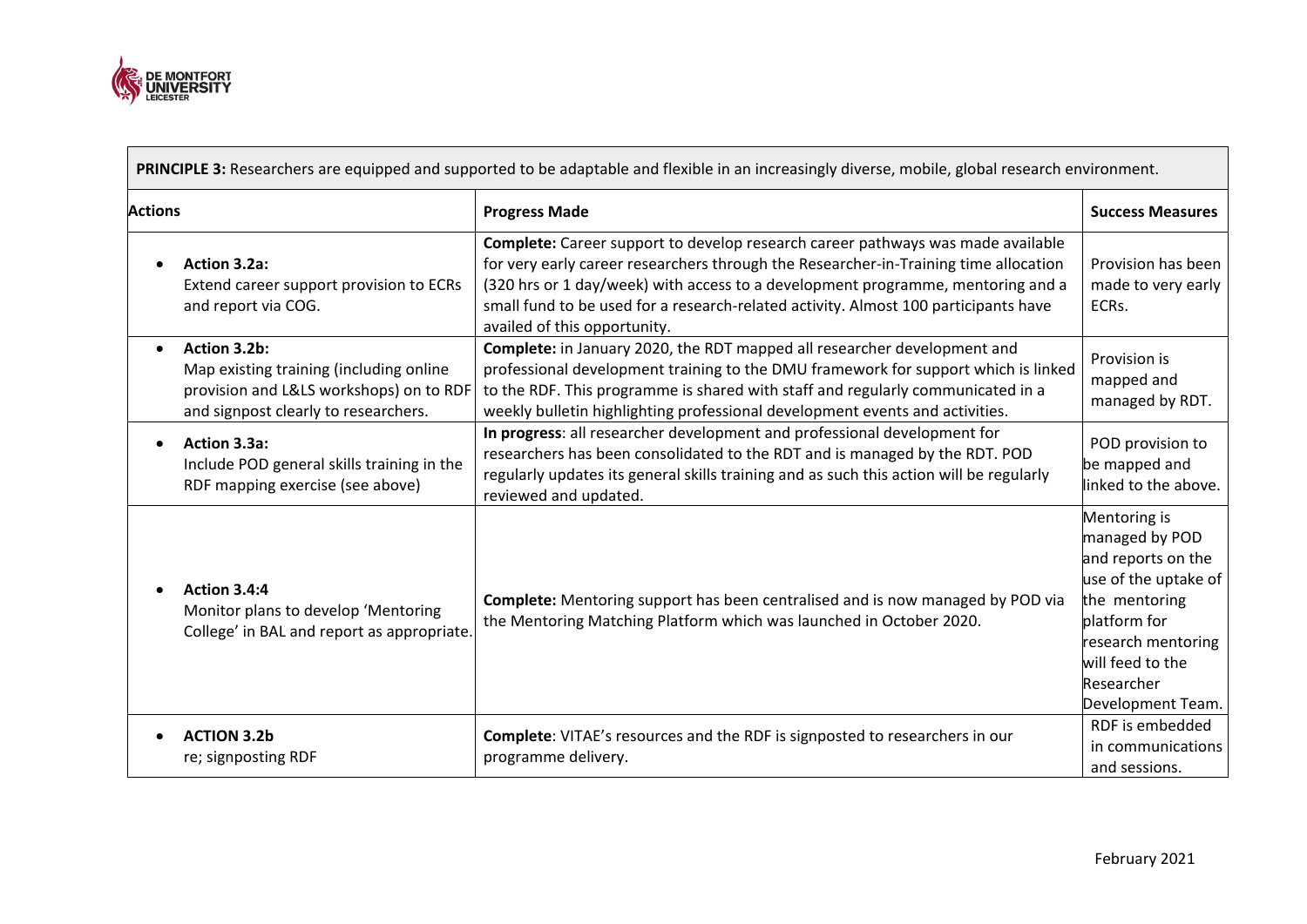

| <b>ACTION 3.6a:</b><br>Develop mid-term improvements to<br>researcher induction pack working with<br>faculties to dovetail research and local<br>inductions.                                                                                                    | Complete: Research induction pack has been developed and used at the last 3<br>research inductions.                                                                                                                                                                                                                                                                                                                                                                                                                                                                                                                                                                                                                                                                                       | Attendance at<br>research induction<br>event and<br>feedback on the<br>event.                                               |
|-----------------------------------------------------------------------------------------------------------------------------------------------------------------------------------------------------------------------------------------------------------------|-------------------------------------------------------------------------------------------------------------------------------------------------------------------------------------------------------------------------------------------------------------------------------------------------------------------------------------------------------------------------------------------------------------------------------------------------------------------------------------------------------------------------------------------------------------------------------------------------------------------------------------------------------------------------------------------------------------------------------------------------------------------------------------------|-----------------------------------------------------------------------------------------------------------------------------|
| <b>Action 3.6c</b><br>Full review of researcher induction to<br>develop a comprehensive, integrated<br>researcher induction programme across<br>the institution.                                                                                                | Complete: Research Services reviewed current provision on researcher induction and<br>launched a institution-wide researcher induction for all new researchers. There have<br>been 2 iterations (1 live, 1 online due to COVID).                                                                                                                                                                                                                                                                                                                                                                                                                                                                                                                                                          | Same as 3.6a<br>above.<br>(attendance<br>figures: 2019<br>induction: 61 new<br>researchers; 2020:<br>20 new<br>researchers) |
| <b>ACTION 3.7:</b><br>Formal training for managing research<br>projects for PIs is currently under review<br>(See DMU Research Strategy). Ensure this<br>is on the agenda for the Researcher<br>Development Forum to inform<br>development of any new training. | In Progress: the system for managing grant application and research finance recently<br>saw a complete overhaul. As such, formal training for managing research projects for<br>PIs has been paused until the new system is fully embedded. Once complete, the plan<br>is to launch Managing Research Projects training for staff in 2021-2022 academic year<br>with a focus on PI support in 2022, covering grant applications through to budgeting,<br>managing staff on research projects, and managing and reporting on projects.<br>Note: Researcher Development Forum no longer runs - Research and related training<br>for staff will form part of the wider Research Transformations Programme and<br>become a standing item on the University Research and Innovation Committee. | Uptake of training<br>for managing<br>research projects.                                                                    |
| <b>Action 3.8</b><br>Increase engagement with and<br>knowledge of researcher training and<br>support provided by 20%. Monitor via<br>researcher surveys (CROS/PIRLS) and<br>other methods such as DMU Staff Survey.                                             | Action to be carried over and readapted: researchers receive a weekly bulletin<br>highlighting researcher training opportunities. Data on engagement is not possible<br>due to lack of record-keeping from pre-2019 to demonstrate an increase.<br>Engagement is reported to the Director of Research Services and feedback from<br>attendees will be used to monitor reception of these training activities. A 20%<br>increase engagement is the target for 2022/23.<br>CROS/PIRLS did not run in 2019 due to the institutional changes linked to Research                                                                                                                                                                                                                               | <b>Records from RDT</b><br>to inform on the<br>engagement and<br>reviewed each year<br>to ensure target is<br>being met.    |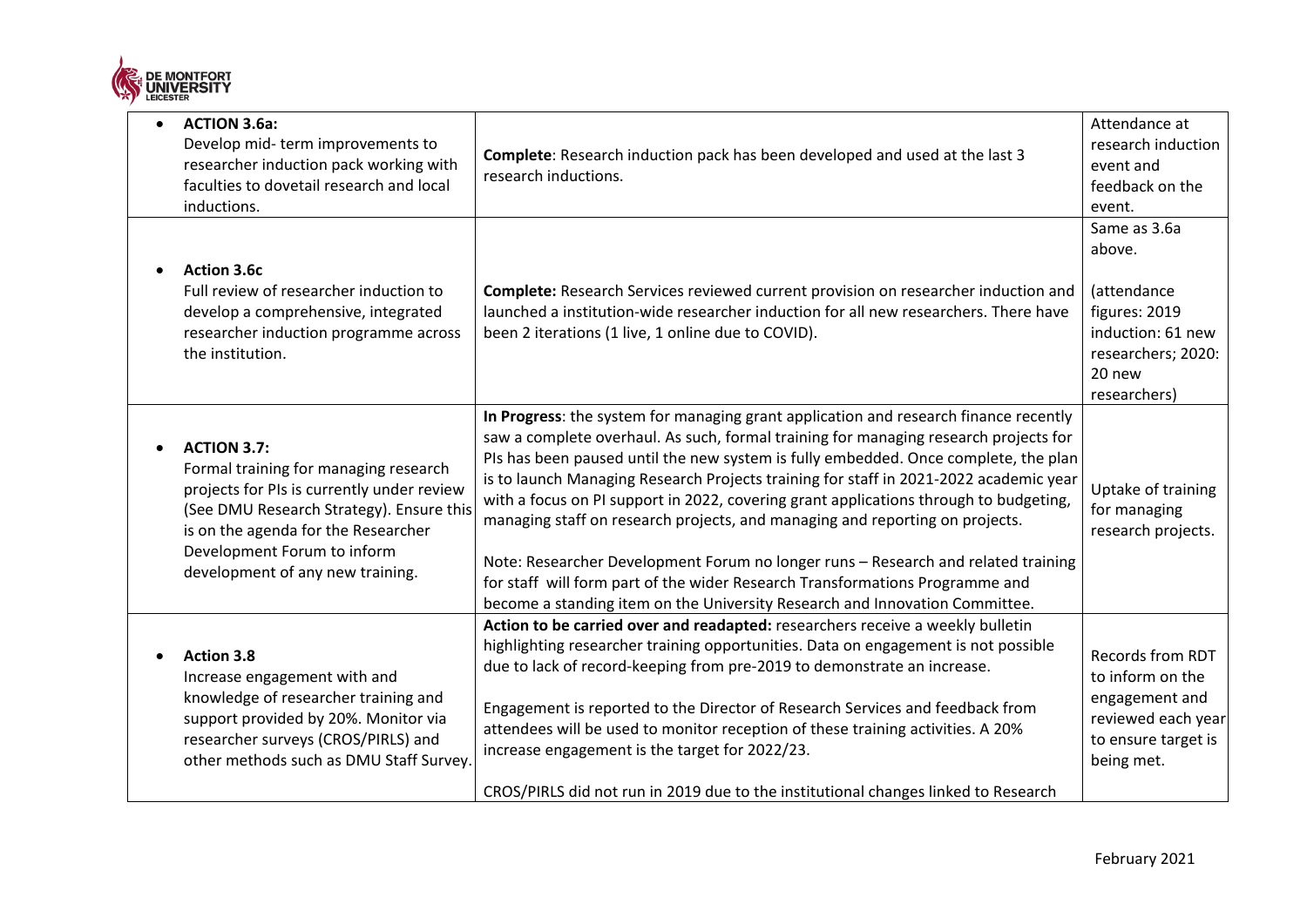

|                                                                                                                                                                                                                                                                                                                   | Services and the DMU Staff Survey was adapted to focus on institutional culture.                                                                                                                                                                                                                                                                                                                                                                                                                                                                                                                                                                                                                                                                                                                                                                                                                                        |                                                                     |
|-------------------------------------------------------------------------------------------------------------------------------------------------------------------------------------------------------------------------------------------------------------------------------------------------------------------|-------------------------------------------------------------------------------------------------------------------------------------------------------------------------------------------------------------------------------------------------------------------------------------------------------------------------------------------------------------------------------------------------------------------------------------------------------------------------------------------------------------------------------------------------------------------------------------------------------------------------------------------------------------------------------------------------------------------------------------------------------------------------------------------------------------------------------------------------------------------------------------------------------------------------|---------------------------------------------------------------------|
| <b>ACTION 3.9a:</b><br>Develop comprehensive information<br>pack of researcher development across<br>institution with mapping to RDF of<br>researcher specific and generic courses<br>to inform line managers, especially<br>those who are not research active, to<br>enable improved support for<br>researchers. | In Progress: the researcher development piece for staff is in development in<br>particularly linked to leadership and managing research projects (see update linked to<br>Action 3.7). Associate Deans of Research and Innovation regularly encourage and<br>promote researcher development training to all academic staff. The Research and<br>Innovation Allocation (RIA) process also is a means for staff to formally request time<br>allocated to their workload to pursue research and development opportunities for<br>their research skills. The PVCRE also encourages and supports CPD for research active<br>staff through research induction, emails to all research staff, and support of CPD<br>sessions for all researchers.<br>A full pack of researcher development sessions for staff is to be complete by October<br>2021. Please note that the programme is reviewed and updated each academic year. | <b>External facing</b><br>pages articulating<br>offering for staff. |
| <b>ACTION 3.9b:</b>                                                                                                                                                                                                                                                                                               | Action to be carried over and updated: PI support is to be reviewed and evaluated.                                                                                                                                                                                                                                                                                                                                                                                                                                                                                                                                                                                                                                                                                                                                                                                                                                      |                                                                     |
| Develop RDF training for staff managing                                                                                                                                                                                                                                                                           | See also 3.7 above, where training on managing staff on research projects will                                                                                                                                                                                                                                                                                                                                                                                                                                                                                                                                                                                                                                                                                                                                                                                                                                          | See Success<br>Measure 3.7                                          |
| researchers.                                                                                                                                                                                                                                                                                                      | highlight the Concordat for the Career Development of Researchers.                                                                                                                                                                                                                                                                                                                                                                                                                                                                                                                                                                                                                                                                                                                                                                                                                                                      |                                                                     |

PRINCIPLE 4: The importance of researchers' personal and career development, and lifelong learning, is clearly recognised and promoted at all stages of their career.

No actions listed from 2019-2021 Action Plan

**PRINCIPLE 5:** Individual researchers share the responsibility for and need to pro-actively engage in their own personal and career development, and lifelong learning.

Actions **Progress Made Progress Made Progress Made Success Measures**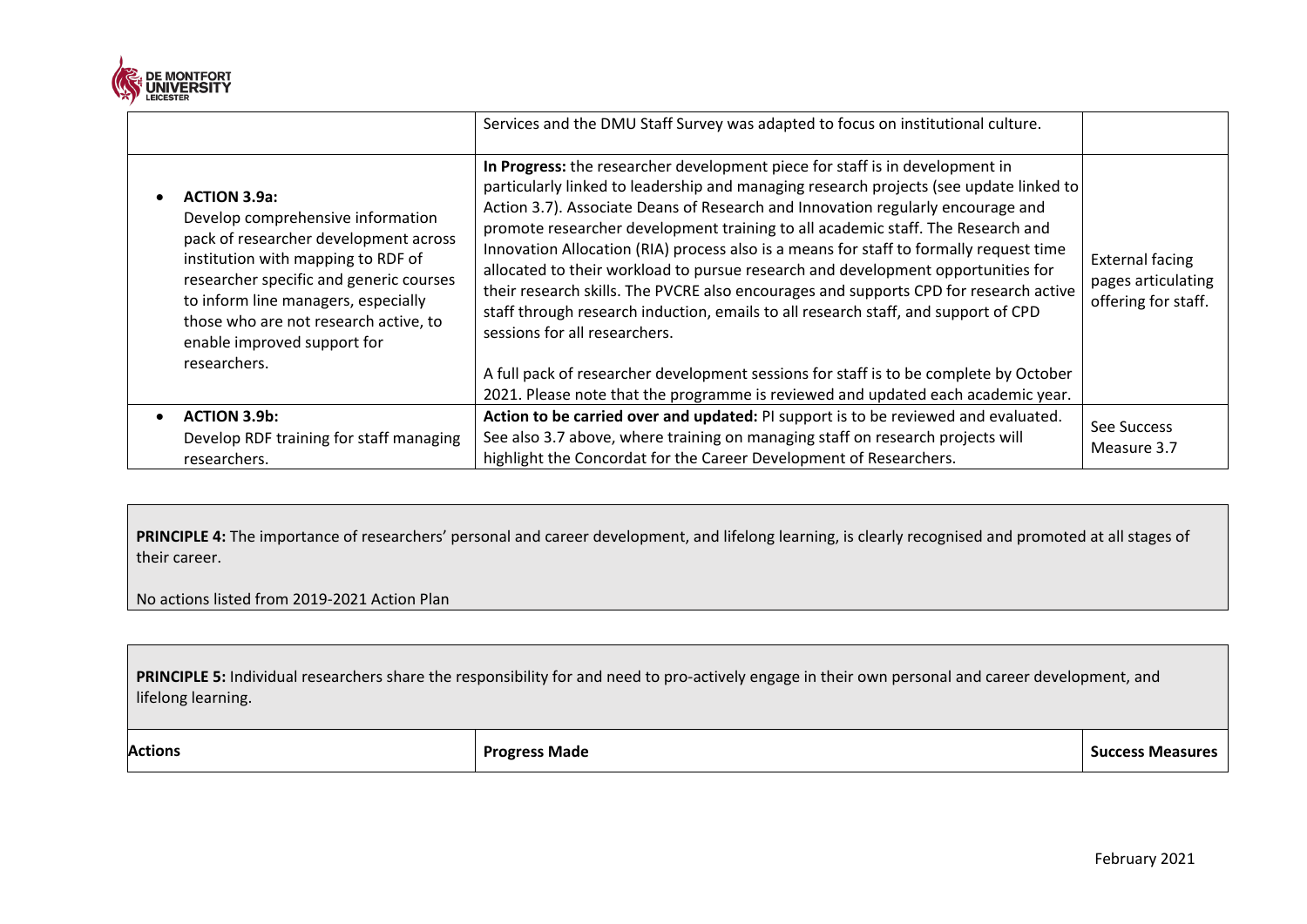

|           | <b>ACTION 5.1:</b><br>Review and update Guidelines for Good<br>Research Practice.                                                                                                                                                                        | In Progress: The Guidelines for Good Research Practice has been partly superseded by<br>a DMU Research Ethics Code of Practice (February 2021, and to be reviewed every<br>year). It also overlaps with new and existing policy documents including DMU's Policy<br>on Managing Open Access, DMU's Policy on Managing Research Data. Running in<br>parallel, every two months, are live training sessions on research ethics and integrity<br>(currently available online). Other supporting guidance of good research practice have<br>also been rolled out -- e.g. GDPR and research, ethics and internet-mediated research<br>etc. | Principles and up-<br>to-date guidance<br>on research<br>practice available<br>to staff and<br>students to set and<br>manage<br>expectations |
|-----------|----------------------------------------------------------------------------------------------------------------------------------------------------------------------------------------------------------------------------------------------------------|---------------------------------------------------------------------------------------------------------------------------------------------------------------------------------------------------------------------------------------------------------------------------------------------------------------------------------------------------------------------------------------------------------------------------------------------------------------------------------------------------------------------------------------------------------------------------------------------------------------------------------------|----------------------------------------------------------------------------------------------------------------------------------------------|
|           | <b>ACTION 5.2a:</b><br>Capture support/training provided by<br><b>Enterprise and Business Development</b><br>Team in the RDF mapping exercise.                                                                                                           | <b>Complete:</b> Enterprise training has been embedded into the Researcher Development<br>Programme at DMU for staff and regular review/discussion with the Enterprise team<br>will see continuing and increased provision to support researchers' actively interested<br>in KTPs, consultancies and other business development opportunities.                                                                                                                                                                                                                                                                                        | Take-up of<br>enterprise-related<br>training; tracking of<br>take-up on<br>enterprise<br>activities following<br>training                    |
| $\bullet$ | <b>ACTION 5.2b:</b><br>Build in formal communication process<br>between Researcher Development Forum<br>and the Enterprise and Business<br>Development Team to ensure two-way<br>flow of information relating to researcher<br>development in this area. | <b>Complete:</b> The appointment of a new Pro Vice Chancellor for Research and Enterprise<br>is the first step to formalising the two-way flow of information relation to researcher<br>development in this area. There is representation for each group at the other's<br>meetings (research representation on Enterprise committee and vice versa). The<br>teams have also come together for the Knowledge Exchange Framework submission.<br>There are also regular monthly meetings between the Directors of Research and<br>Enterprise.                                                                                           | Communication<br>and partnering<br>between research<br>and enterprise at<br>least in 2-3<br>activities/year.                                 |
|           | <b>ACTION 5.3a:</b><br>Develop Open Data policy and Research<br><b>Data Management Training</b>                                                                                                                                                          | Complete: <b>DMU's Policy on Managing Open Access and DMU's Policy on Managing</b><br>Research Data have been finalised and are available on the external website. Training<br>on both these topics has been integrated into the provision of training for all<br>researchers at DMU.                                                                                                                                                                                                                                                                                                                                                 | Training on these a<br>regular part of the<br>researcher<br>development<br>programme.                                                        |
|           | <b>ACTION 5.3b:</b><br>Develop new ethics training programme                                                                                                                                                                                             | Complete: The RDT established an ethics workshop led by the Director of Research<br>Services in 2020 and now runs 6 iterations per year. There are also plans to make<br>ethics and integrity training mandatory for all researchers through online provision.                                                                                                                                                                                                                                                                                                                                                                        | Regular ethics<br>training running<br>and attendance<br>and feedback<br>monitored                                                            |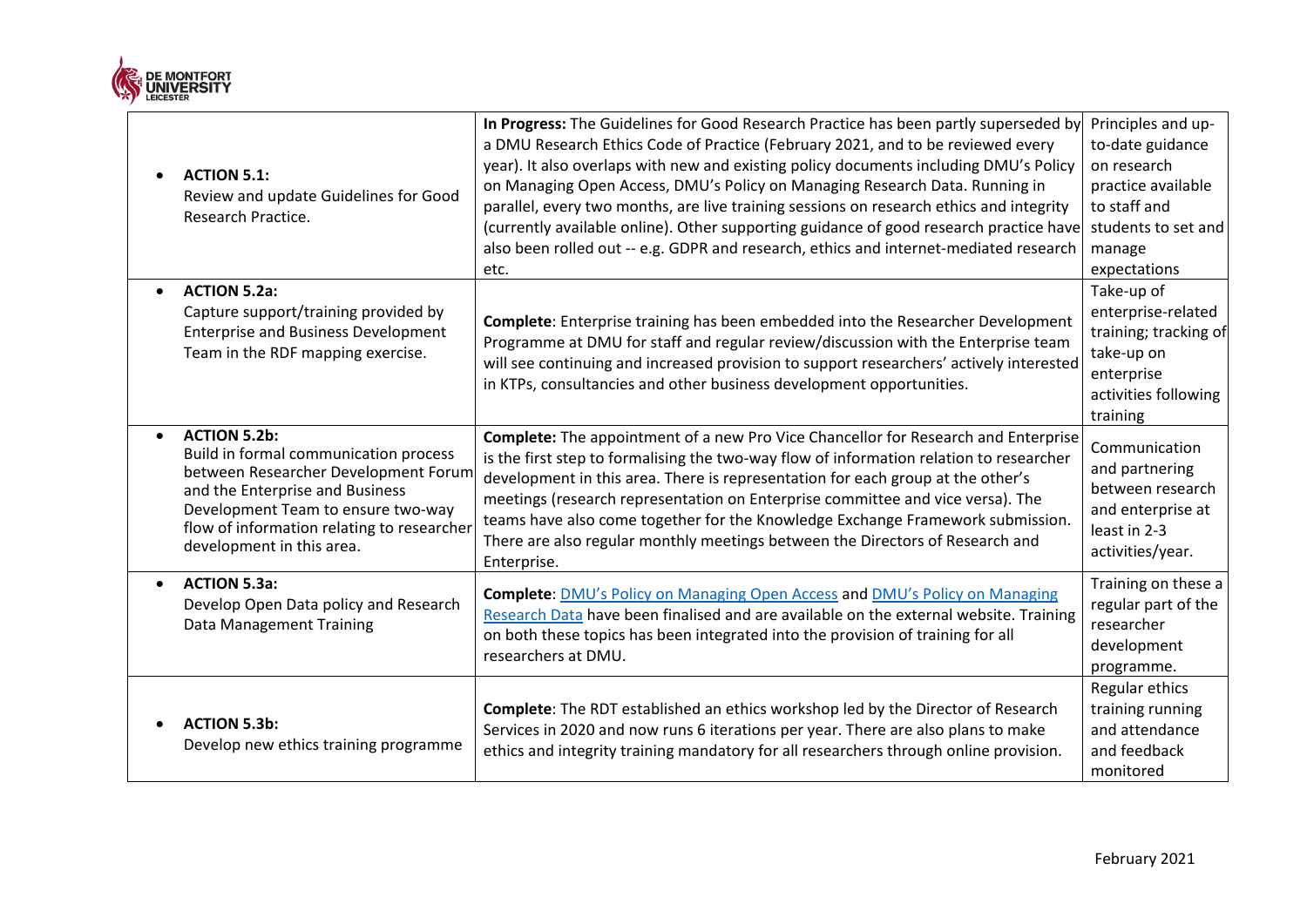

|           | <b>ACTION 5.5a:</b><br>Co-ordinate researcher development<br>across the institution and provide a<br>researcher development hub,<br>appropriately owned within one<br>operational unit. This needs to draw<br>together the training and development<br>offer delivered by the range of units in<br>the institution and map to RDF.            | Complete: in January 2020, Research Services recruited a Researcher Development<br>Manager who has since carved out a Researcher Development Team and is now<br>managing a centralised hub of services. A Sharepoint site has been developed for<br>supervisors, early career researchers, and principal investigators, with plans for more<br>materials and digital spaces to be created.                                                                                                                                                 | Presence for<br>researcher<br>development and<br>contact known by<br>all staff researchers                   |
|-----------|-----------------------------------------------------------------------------------------------------------------------------------------------------------------------------------------------------------------------------------------------------------------------------------------------------------------------------------------------|--------------------------------------------------------------------------------------------------------------------------------------------------------------------------------------------------------------------------------------------------------------------------------------------------------------------------------------------------------------------------------------------------------------------------------------------------------------------------------------------------------------------------------------------|--------------------------------------------------------------------------------------------------------------|
|           | <b>ACTION 5.5b:</b><br>To lever the co- ordination as described<br>in 5.5a to identify gaps, to work with the<br>Researcher Development Forum to<br>identify needs and to work with the<br>training and development professionals<br>in the various delivery units across the<br>institution to develop targeted training<br>for researchers. | <b>Complete:</b> The Researcher Development Manager works across various directorates<br>and faculties to develop targeted training for researchers. This includes overlap with<br>key stakeholders such as Research Development, Library Learning Services, POD,<br>Enterprise, Research Institutes, and Research Governance. The RDM also sits on the<br>Research Training Committee.                                                                                                                                                    | Researcher<br>development<br>opportunities<br>routinely<br>communicated to<br>staff, and uptake<br>monitored |
| $\bullet$ | <b>Action 5.5c:</b><br>Raise the profile of researcher<br>development and RDF across the<br>University, working with colleagues in<br>line- manager positions, research<br>mentors and faculty-facing staff to<br>ensure that researchers are signposted to<br>appropriate career development                                                 | In Progress: the RDT led by Researcher Development Manager has raised profile of<br>the offering of provision to support researcher development. Researchers on the Next<br>Generation Research Programme - a programme developed to support staff new or<br>returning to research - are assigned a research mentor. Plans are to explore widening<br>this provision for all new researchers at DMU and ensure any research-only fixed term<br>contracted staff are receiving the necessary support with respect to career<br>development. | Researcher<br>development<br>known and<br>recognised, with<br>input from PVCE&R<br>and APVCR on<br>events    |
|           | <b>ACTION 5.6a:</b><br>Map events and workshops not flagged<br>as 'training and development' on the<br>DMUHUB, such as CPD workshops in<br>faculty and ad hoc events (e.g. impact                                                                                                                                                             | No longer applicable: Researcher development and other training opportunities is<br>managed centrally by the Researcher Development Team using local systems. Records<br>of staff attendance are sent to POD to link to their SAP records.                                                                                                                                                                                                                                                                                                 |                                                                                                              |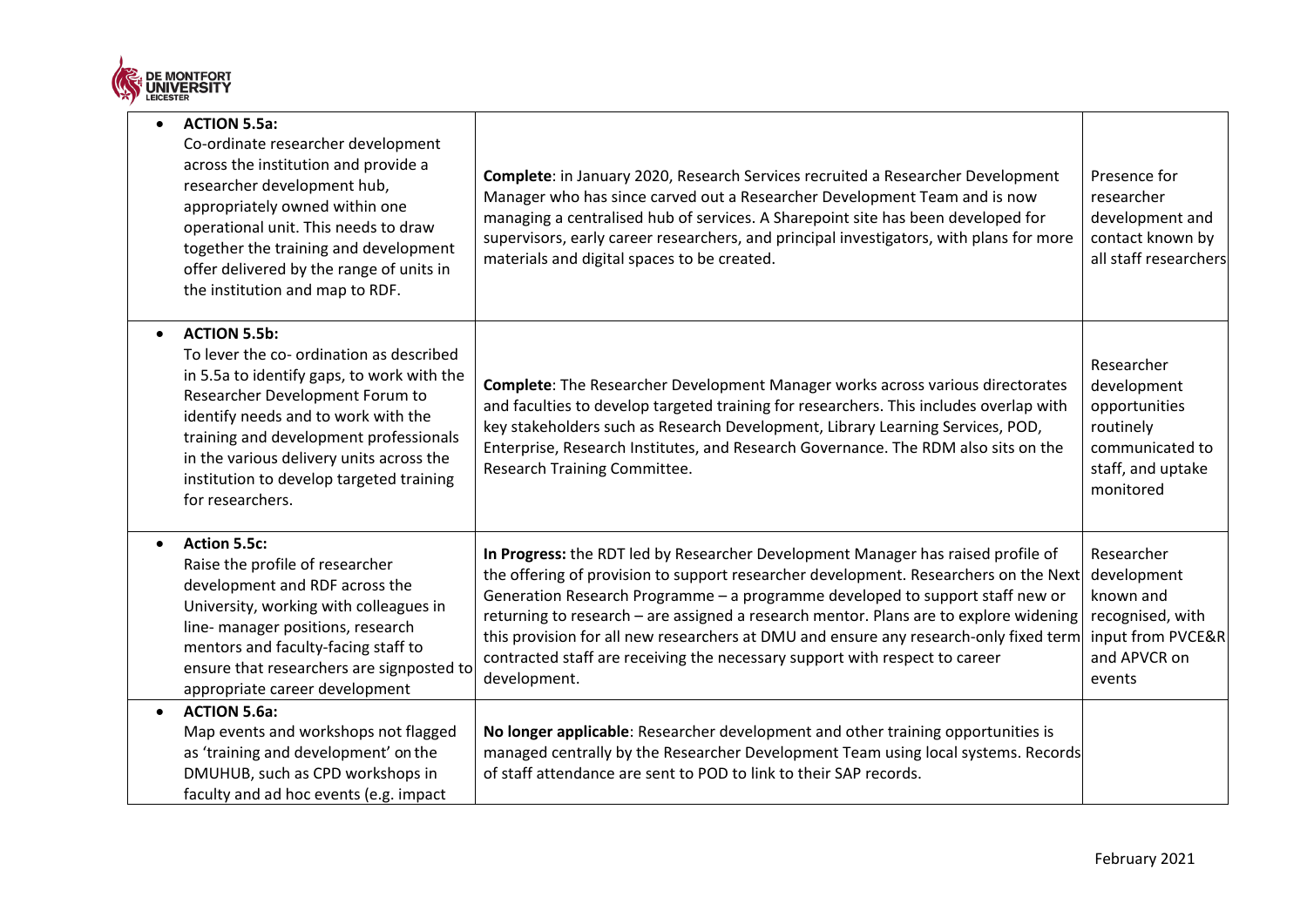

| training) to the RDF and provide  |  |
|-----------------------------------|--|
| guidance to researchers on how to |  |
| appropriately record this.        |  |

**PRINCIPLE 6:** Diversity and equality must be promoted in all aspects of the recruitment and career management of researchers.

No actions linked to Principle 6.

**PRINCIPLE 7:** The sector and all stakeholders will undertake regular and collective review of their progress in strengthening the attractiveness and sustainability of research careers in the UK.

| <b>Actions</b> |                                                                                                                                   | <b>Progress Made</b>                                                                                                                                                                                                                                                                                                                                                                                                                                                     | <b>Success Measures</b>                                                                             |
|----------------|-----------------------------------------------------------------------------------------------------------------------------------|--------------------------------------------------------------------------------------------------------------------------------------------------------------------------------------------------------------------------------------------------------------------------------------------------------------------------------------------------------------------------------------------------------------------------------------------------------------------------|-----------------------------------------------------------------------------------------------------|
|                | Action 7.2a:<br>The Research Governance Team will<br>implement and report CROS and PIRLS in<br>accordance with published guidance | No longer applicable: CROS/PIRLS did not run during the 2019-2021 period as the<br>majority of researchers at DMU are on permanent T&R contracts (less than 11 people<br>on research fixed-term contracts) and similarly the number of PIs who are actively<br>managing research staff on fixed-term contracts is too small to warrant the need for a<br>survey. There is also danger of being able to identify the population because the<br>sample would be too small. |                                                                                                     |
|                | <b>ACTION 7.2b:</b> The Concordats<br>Operations Group will monitor progress<br>against this action plan bi-annually.             | Action to be carried over and readapted: The COG is not an active group. The RDT<br>will monitor progress bi-annually and report to the Director of RS and the Research<br>Transformations Programme on progress.                                                                                                                                                                                                                                                        | Discussion with<br>wider research<br>community and<br>actions deriving<br>from biannual<br>reports. |